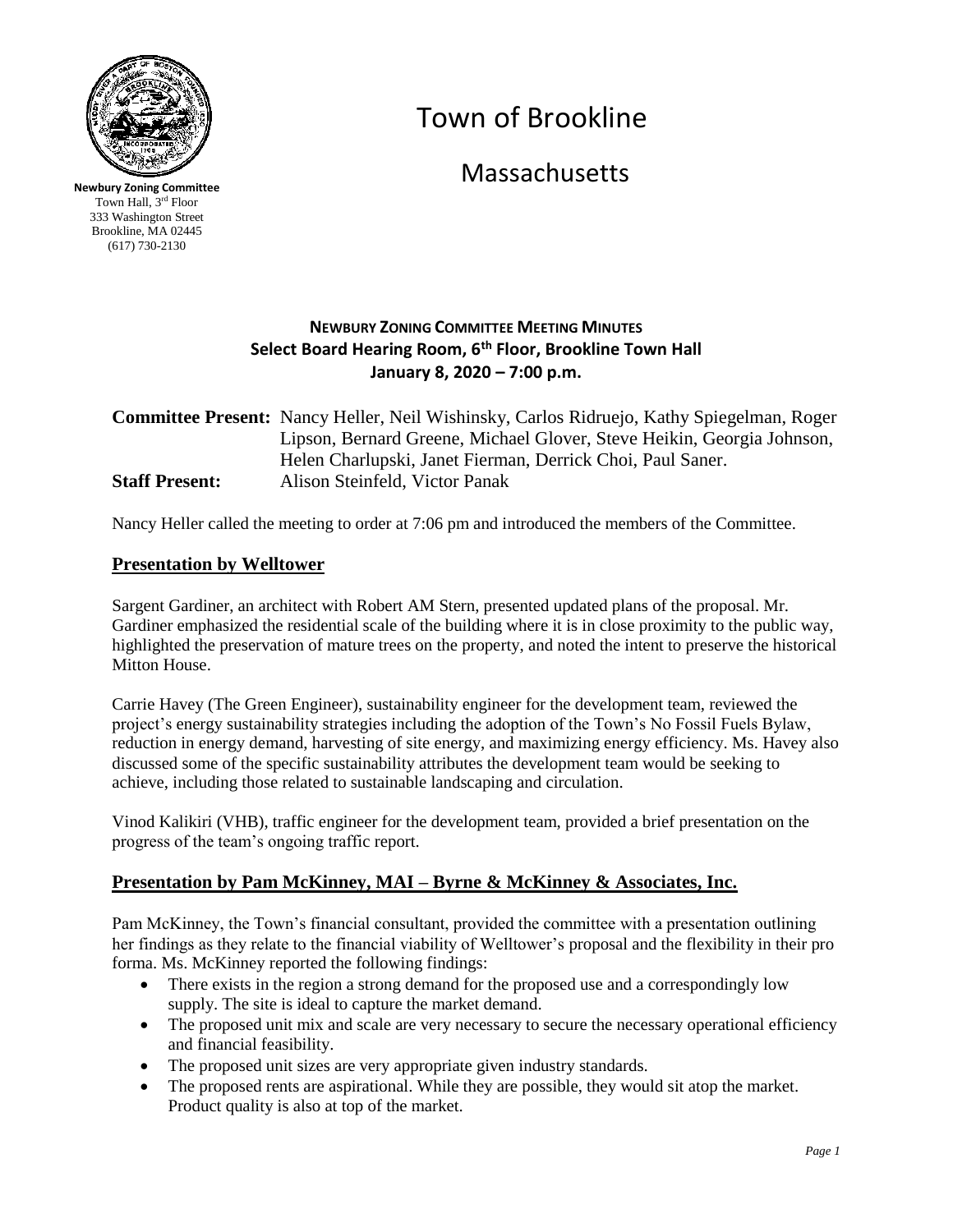- The price that Welltower paid to acquire the property is consistent with the property's fair market value and in fact incorporates a "discount for bulk" in that the sum of the fair market values for the individual pieces of the Newbury campus would exceed the price paid by Welltower for the full campus.
- Welltower's expected development costs are aspirational.
- The project can sustain very few additional pressures to its pro forma. The industry standard Return on Cost ROC upon stabilization is below the low end of the 6.5 -7% market range.

Carlos Ridruejo asked if a reduction in the number of units would make the project infeasible. Ms. McKinney responded that, in her opinion, it would.

Raul Fernandez, a member of the Select Board, suggested that usually the profit margins for high end projects are high and therefore wondered why this was not the case here. Ms. McKinney said that it depends on the costs and that the costs in this location are very high.

Paul Saner asked why Welltower would be interested in such a thin-margin project. Ms. McKinney said that Welltower and Balfour's reputations are very strong regarding delivery on promises. The site is exceptionally rare and have an exceptional competitive edge over other options.

## **Public Comment**

Michael Sandman, chair of the Advisory Committee, asked how sensitive the viability of the project is to the inclusionary zoning number in the pro forma. Ms. McKinney responded that every dollar is a burden and that the project's viability is extremely sensitive to any changes in cost.

Ken Goldstein asked if the west side of the campus and the property at 125 Holland Road figure into the pro forma and whether the margins are equally thin. Ms. McKinney said that those sites did not really appear in the pro forma. Mr. Goldstein added that he supports the architectural plans.

Mike Liebman suggested that Welltower should take advantage of expanding revenue over time to cover a greater deficit at the inception of the project. He also added that the size of the project does not need to manifest itself as bulk above ground and that the development team should bury more of the program space underground.

Linda Pehlke asked if the development team would be seeking a waiver from the Town's No Fossil Fuels bylaw for the heated pool. Jennifer Dopazo Gilbert, attorney for the development team, confirmed that they would be seeking a waiver. Ms. Pehlke added that she liked the site design.

Philippa Brousseau expressed concerns with the new curb-cut and the effects of traffic and pollution through this curb cut. Mr. Kalikiri explained that the number of vehicles using the curb cut is expected to be very small. Ms. Brousseau asked why the Holland Road curb cut was eliminated. Mr. Gardiner explained that it was deemed unnecessary and the team wanted to limit negative impacts on Holland Road.

There was a brief discussion about circulation on the site and potential nuisance to the Olmstead Road residents.

Pamela Lodish asked for more details on how the project would help the Town from a fiscal perspective. Neil Wishinsky responded that that issue was still being investigated.